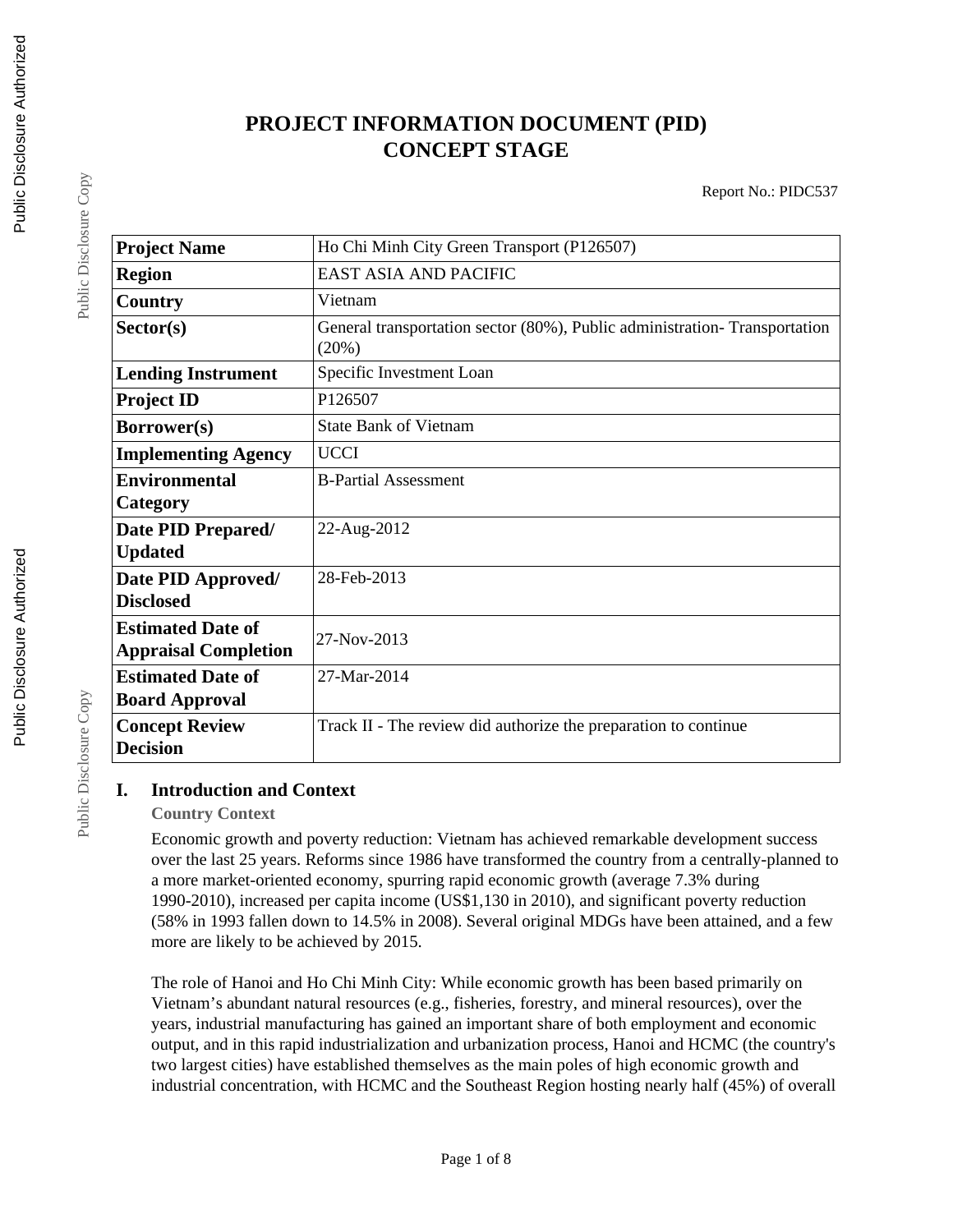manufacturing production in the country.

National competitiveness and urban infrastructure: To continue fostering growth and achieve the goal of becoming a successful middle income country, the national government is taking further steps to strengthen the country's competitiveness. Understanding the importance of Hanoi and HCMC to the national economy, one focal area is improving the quality of urban infrastructure and services in both cities. Developing sustainable urban transport systems for Hanoi and HCMC has thus become a national priority.

#### **Sectoral and Institutional Context**

The growing challenge of urban mobility. Rapid economic development and population growth are shaping Hanoi and HCMC into increasingly sprawling cities, while their respective transport infrastructure struggles to cope with these changes. Historically, both cities had enjoyed good mobility thanks to the widespread use of motorcycles and the relatively low levels of car ownership and car use. However, in the last decade, as incomes have continued rising, car ownership and car use have increased to the point that congestion at peak travel hours has started to become problematic. Given the limited road space available, the imminent risk is that a broader scale replacement of motorcycles by cars will bring about an escalation of congestion levels to the point of thwarting the overall functionality of both cities' transport systems.

A new emphasis on public transport. Aware of the challenge, in 2004 the Ministry of Transport (MOT) --the ministry in charge of nationwide management of road, railway, inland waterway, maritime and civil aviation transport-- identified the improvement of public transport services, and the strengthening of long term urban transport planning, as key government priorities to enhance mobility in Hanoi and HCMC. It was expected that public transport systems can become an efficient travel alternative for a majority of the population in the country's largest cities, preventing unnecessary private vehicle use, while helping guide urban development towards more sustainable patterns. Soon thereafter, both Hanoi and HCMC began analyzing the feasibility of developing metro systems as the anchor of their future public transport services, and, subsequently, both cities incorporated metro networks into their urban development master plans. Currently, both Hanoi and HCMC are at different stages of the construction of their first metro lanes.

BRT in Vietnam. The development of a metro network, however, is an endeavor that typically spans over decades, while the need for efficient public transport solutions in Hanoi and HCMC is a pressing issue today. Given the great success of several bus rapid transit (BRT) systems in a number of developing countries, there has been a number of recommendations (made by international and local experts) that major cities in Vietnam consider BRT as a means to quickly tackle the growing travel demand and also cultivate public transport ridership which will complement its longer term metro investments. Accordingly, with support from the Bank, Hanoi and Danang have started developing their first BRT lines. The proposed Ho Chi Minh City Green Transport Project ('the Project') will develop the first BRT line in HCMC, incorporating lessons from Hanoi and Danang.

Urban development in HCMC. HCMC is located on the banks of the Saigon River, 60 km away from the coast of the South China Sea and 1,760 km south of Hanoi. With over 7.3 million habitants in its city proper and over 9 million habitants in its metropolitan area, HCMC is the largest economic center in the country, generating roughly 20% of the national GDP. The city exhibits a monocentric structure, with the highest population densities reaching 500 habitants per hectare in the central area, and a citywide average of 150 people per hectare. However, much of the city's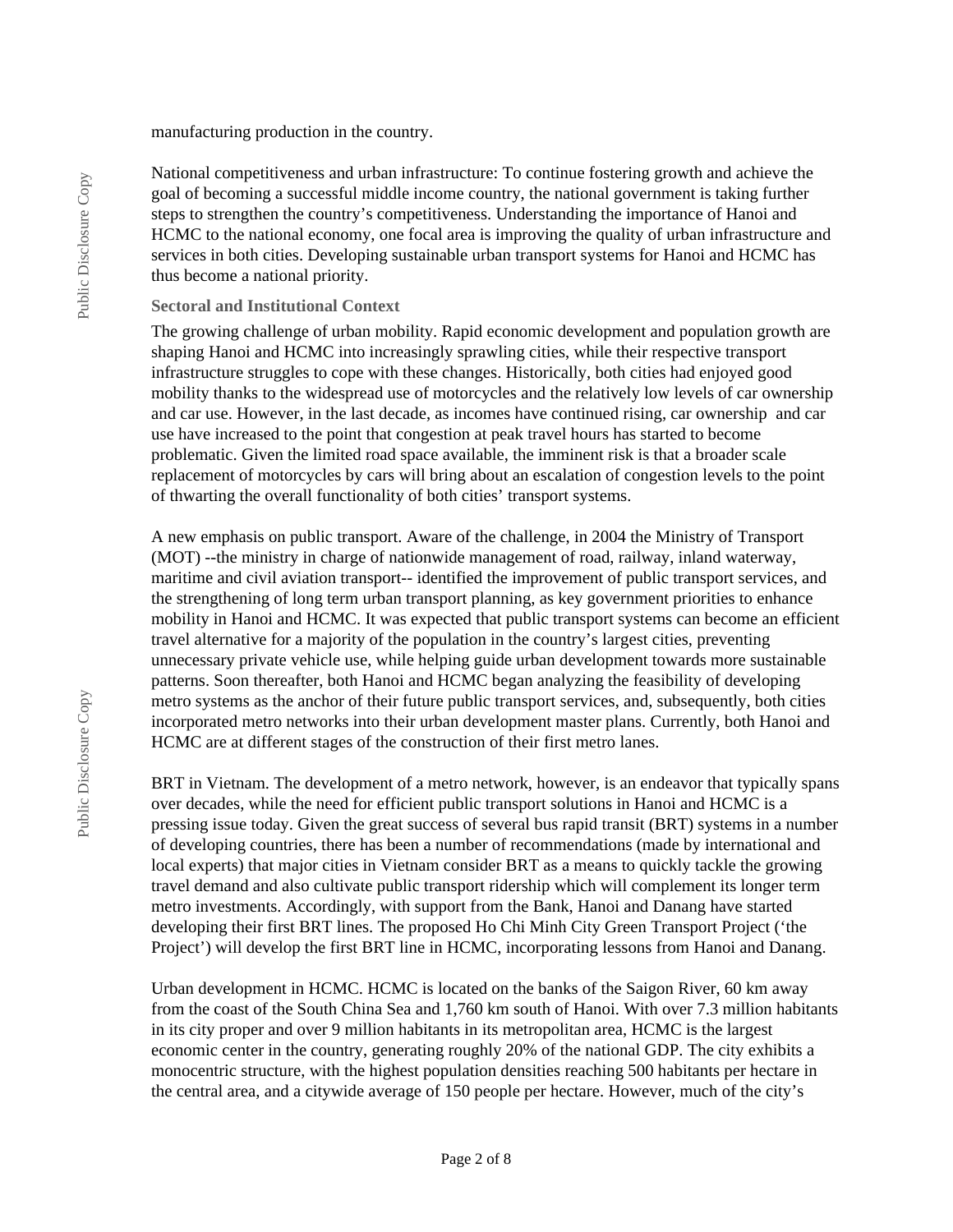population and job growth in the past decade has taken place in the city's periphery, particularly to the northwest of the city center in the Tan Binh and Go Vap districts near the airport (see Figure 1 above). Recently, there has been significant development in the central business district (CBD), located in District 1, particularly office towers. Further expansion of the CBD has been planned to take place on the east bank of the Saigon River in District 2, to preserve the historic neighborhoods in District 1.

The prominence of the motorcycle. By far, motorcycles are the predominant mode of transport, accounting for 61.8% of all trips in the city. It is estimated that 92% of all households have at least one motorcycle, and that there is, roughly, one motorcycle for every two habitants in the city. Motorcycle ownership grew steadily during the 1990s and took off around 2000, as a result of the rapid growth in incomes, the reduction of import tariffs on motorcycles, and the parallel growth of HCMC's population. Their popularity can be explained as the product of different factors: i) motorcycles offer the same on-demand and door-to-door service as cars at a fraction of the cost; ii) motorcycles offer flexibility to park in almost any location; iii) HCMC's moderate climate allows for all-year use of motorcycles; and iv) other affordable alternatives, like buses, have been neglected for many years, and in spite of recent improvements, still do not offer competitive services.

The growing car population. While only a small fraction of households in HCMC owns a car, the growing number of cars is rapidly becoming a problem. Private car ownership had been discouraged by heavy import duties and registration fees which roughly tripled the price of a landed car. But as economic growth and incomes continue rising, car ownership is becoming evermore accessible. The number of registered cars in HCMC escalated from 131,000 in 2001 to 408,688 in 2009, which amounts to an annual growth rate of 13.5% in that period, and the expectation is that the real explosion of car ownership is yet to come. While the streets of HCMC provide for efficient movement by motorcycle, the growing number of cars is aggravating congestion at a fast rate, and, certainly, a wider scale shift from motorcycles to cars would overwhelm street capacity to the point of total gridlock. Increasing cars in the mixed traffic on streets also increased safety risks to motorcycle users as well as pedestrians crossing streets.

Bus transport. Bus ridership is dramatically low in HCMC, representing only 1.4% of all trips in the city. The provision of bus services is scattered among 17 different companies, including one state owned enterprise (Saigon Bus Company -- SBC), one private company, one joint venture, and 14 private cooperatives. However, despite having so many companies, there are only 3,096 buses operating in HCMC , a figure that considerably limits the public transport coverage and the frequency that bus services can offer. To contrast with peer cities of similar size, Bangalore, India, has about 6,000 buses in operation for a population of about 7 million, and Wuhan, China, has more than 7,000 buses in operation for a population 9 million --i.e more than double the number of buses than in HCMC. In addition, the growing congestion also has a negative impact on the quality of service that buses can offer. Public officials argue that the difficulties of maneuvering in and out of curbside lanes now filled with motorcycles, to pick up and drop off passengers, slow the buses greatly. There are no statistics available on the relative speeds of buses and motorcycles in traffic, but the popular impression is that a bus trip takes twice as long as the same trip on a motorcycle, and as a result, most adults only see buses services as an attractive mode of transport for longer trips where riding a motorcycle is too stressful. Conversely, 37% of bus riders are students, some of whom are probably too young to drive or unable afford a motorcycle.

Bus subsidies. Out of 150 bus routes operating today in HCMC, 113 receive government subsidies

Public Disclosure Copy

Public Disclosure Copy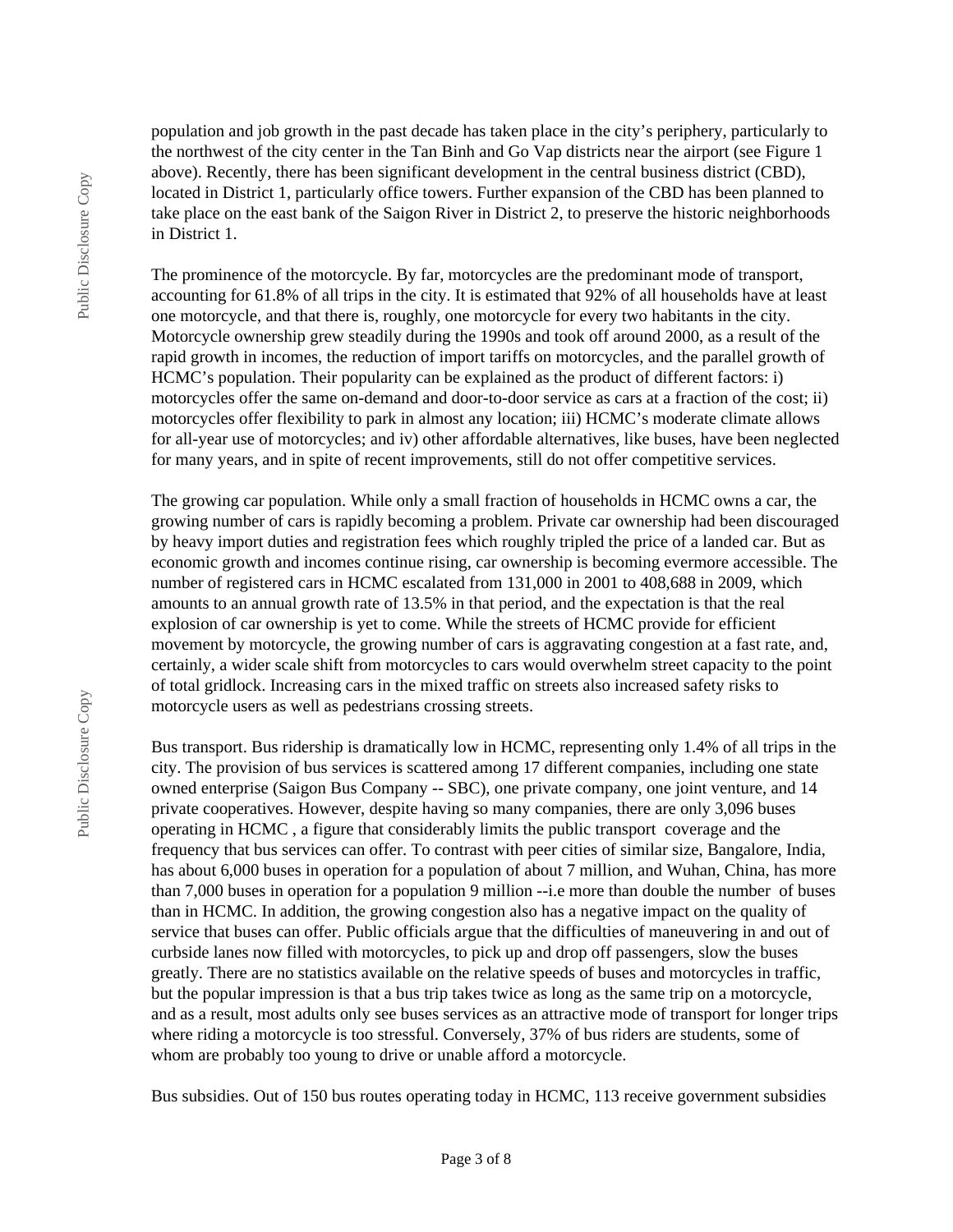Public Disclosure Copy Public Disclosure Copy in exchange for serving particular areas of the city and guarantying a minimum frequency of service. This subsidy program has proved successful in raising bus ridership from 36 million passenger trips in 2002 to 360 million in 2010. However, the subsidy bill is growing at a faster rate than ridership, jumping from 40 billion VND (US\$ 2.5 million) in 2002 to 841 billion VND (US\$ 40 million) in 2010, which the HCMC government sees as a severe strain on the municipal budget. The increase in subsidy was due to a combination of factors - the growth in the number of buses and riders, inflation in the economy and slow increases in fares. Conversely, bus operators find the subsidies to be insufficient. Subsidies are calculated based on a standard cost per vehicle-km established by the government, but the operators complain that there is no systematic adjustment of unit costs in the formula. As a result, to them the subsidy seems arbitrary, with unit costs kept in check in response to the city's budget constraints rather than accurately reflecting the costs of the operations.

Transport institutions. As mentioned earlier, the national authority in relation to all transport activities in Vietnam is the MOT. Locally, the leading sector institution is the Department of Transport and Public Works (DOTPW), responsible for managing all modes of transport and urban infrastructure (water supply, public lighting, parks, etc) within the city. Bus services are regulated by the Management and Operations Center for Public Transport (MOCPT) a unit within DOTPW. The MOCPT is responsible for: i) the approval of bus routes proposed by operators; ii) the management of bus terminals and stations; iii) the monitoring of quality of service; and v) the management of subsidy programs, including payments to operators. Finally, the Traffic Police plays the key role of managing traffic (traffic signals, control centers, etc) and enforcing the transit code.

Development of rail transit system. Following the MOT's 2004 directive to improve public transport services, the DOTPW commissioned studies to prepare a transport master plan and a detailed rail transit plan. Building on this work, in 2008 HCMC's People's Committee adopted a new master plan for 2025 that called for the development of a 161 km rail transit system, including six mass rapid transit (MRT) lines, a tram and a monorail. A new agency, the Management Authority for Urban Railways (MAUR), was established primarily to oversee the construction of the MRT lines, reporting directly to the HCMC People's Committee (i.e. the MAUR is independent of the MOCPT or the DOTPW). The first MRT line, extending 19.7 km between the city center and Suoi Tien Park in District 9, was financed by the Japan Bank for International Cooperation, with construction started in 2008. The secondMRT line will be 11.3 km, running from the city center to Tham Luong in District 12; the project was financed jointly by the German Bank for Reconstruction, the Asian Development Bank and the European Investment Bank, and construction is planned to start soon.

Challenges looking forward. As rapid population and economic growth are expected to continue in the next decade, most of HCMC's transport problems are only likely to get worse in that period of time. According to the 2025 Master Plan, public transport modes could capture 44% of all trips in 2025 if the six MRT lines were built, yet only 21% of those public transport trips would be conducted in the MRT system. This is to say that, even though the future completion of the first two MRT lines currently under construction will surely have a positive impact for certain sectors of the population, it will definitely not rid the city of its rising congestion and road safety issues. Moreover, by establishing the MAUR as an independent entity from the DOTPW, the HCMC government seems to have increased the risk that the MRT system will not be effectively integrated with the existing bus services, or more generally, that the MAUR will not think of the MRT lines as only one component of the city's larger public transport system that needs to be carefully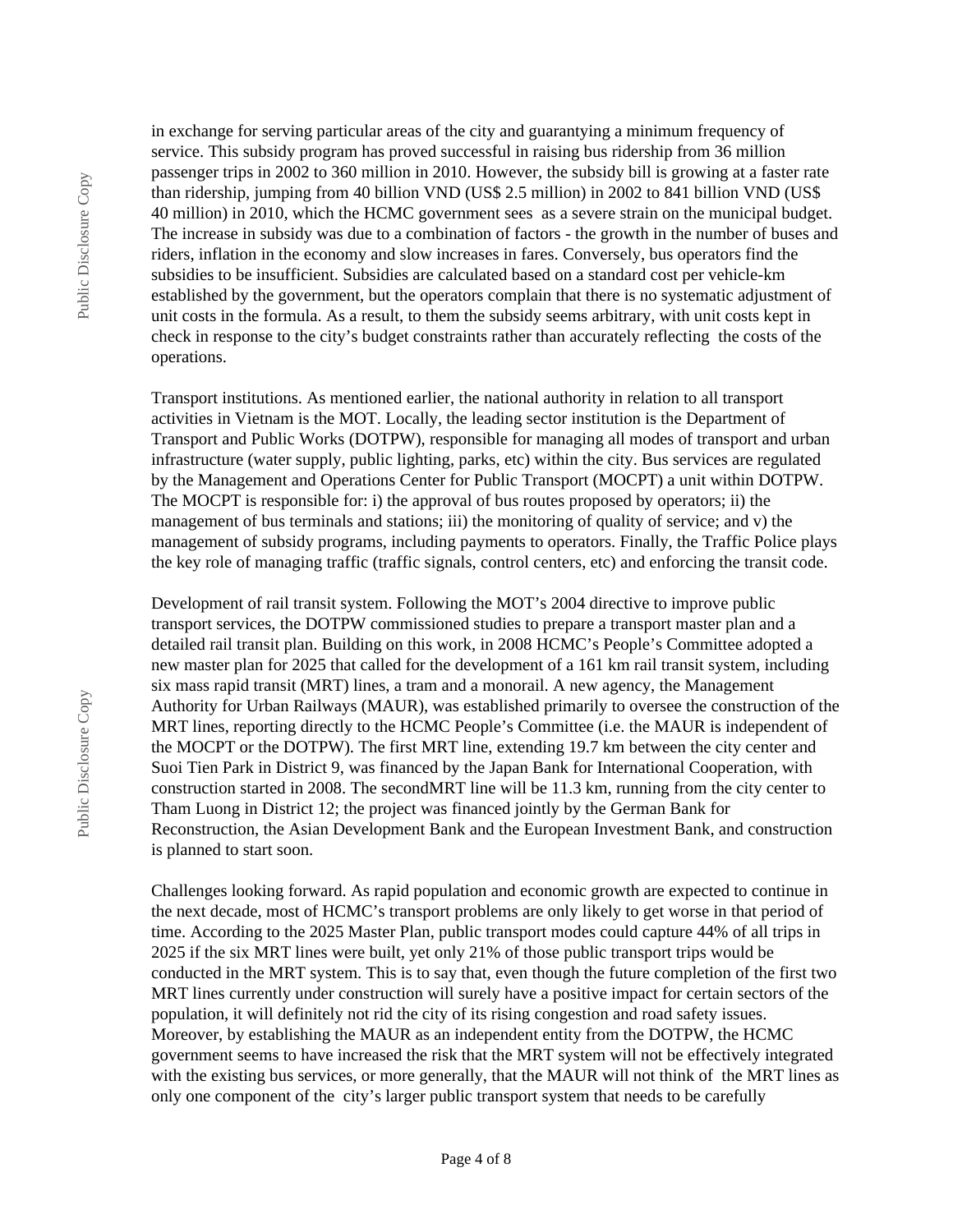coordinated with others. Certainly, only a seamlessly integrated public transport system, incorporating MRT, BRT and other bus services, as well as high quality facilities for pedestrians and bicyclists, will represent a realistic alternative for citizens to leave their motorcycles at home and refrain from purchasing a car.

Modernization of bus services. Recognizing that MRT is only part of the solution and that bus services are bound to retain the lions' share of public transport trips, in October of 2010 the HCMC government requested the Bank to provide support for the modernization of the city's bus system and the renovation of the bus fleet. Since then, under an AusAid TF funded TA project, Integrated Planning for Urban Transport in HCMC, Bank experts have visited HCMC on several occasions, interacting with different public officials to better understand the sector and explore the different alternatives to improve bus services in the city. The proposed Ho Chi Minh City Green Transport Project would serve as a platform for this modernization process.

#### **Relationship to CAS**

The proposed Project is consistent with the FY2012-FY2016 Country Partnership Strategy (CPS), which will support implementation of Vietnam's five-year Socio-Economic Development Plan for 2011-2015. The project engages with all three priority 'pillars' defined in the CPS: i) strengthening Vietnam's competitiveness in the regional and global economy by improving public transport services in the country's largest economic growth pole; ii) increasing the sustainability of that growth process in HCMC by contributing to the development of a multimodal public transport system that can curb carbon-intensive private vehicle use; and iii) broadening access to economic and social opportunities by providing efficient and affordable public transport services that will improve citizens' --particularly, low income citizens'-- access to jobs and social services. The Project would also be aligned with the pillars of core and transformational engagements outlined in the World Bank Group Infrastructure Strategy Update, FY2012-2015.

## **II. Proposed Development Objective(s)**

**Proposed Development Objective(s) (From PCN)**

The proposed Project Development Objective (PDO) is to increase accessibility to job opportunities and urban services for citizens residing in the south-western side of the city and other adjacent areas to the project corridor, by providing an alternative that issafer, more secure, more efficient, integrated with land development along the corridor and integrated with the proposed metro lines, and generates fewer emissions.

**Key Results (From PCN)**

Achievement of the PDO will be evaluated using the following measures:

(i) reduction in average commute times between select origin-destination pairs,

(ii) increase in potential job opportunities/urban services accessible by public transport users within 45 minutes total journey (walking + bus) time,

(iii) reduction in average energy consumption and GHG emissions (per passenger-km and in absolute terms),

(iv) reduction in the number of traffic accidents along the project corridor, and

(v) qualitative improvement in public transport convenience, comfort, safety, and security.

## **III. Preliminary Description**

**Concept Description**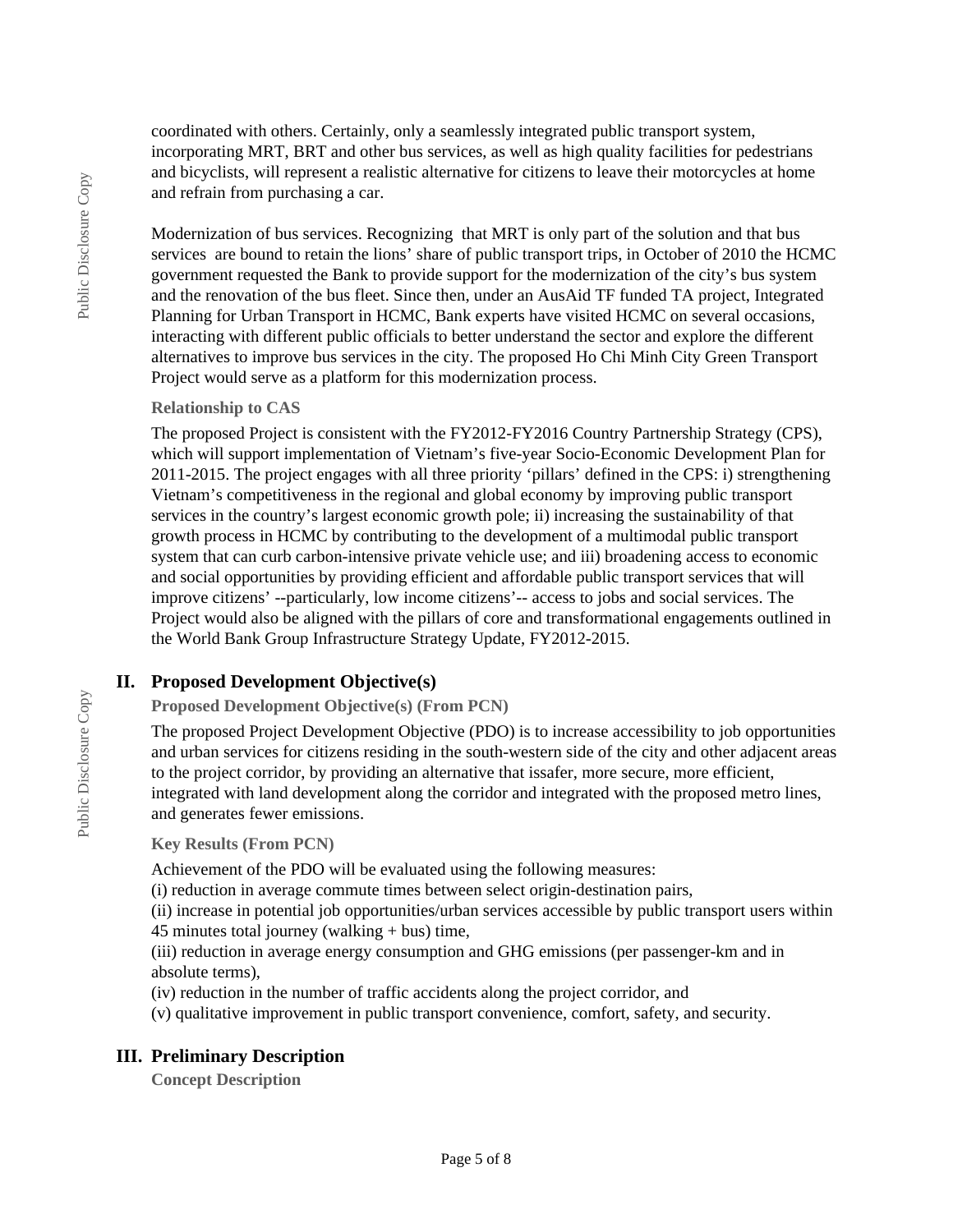Public Disclosure Copy Public Disclosure Copy An Integrated BRT Corridor: The project is focused on development of HCMC's first BRT line on Vo Van Kiet Highway (VVKH) --an east-west corridor that runs parallel to the Tau Hu-Ben Nghe canal cutting across HCMC-- to improve access from the south-western side of the city and other adjacent areas to the VVKH into the CBD in District 1 and its proposed area of expansion in District 2 . The VVKH was selected over other potential BRT corridors in the city primarily due to two key factors: (i) the potential high-impact this BRT corridor may generate as VVKH links links the traditional CBD areas, where many jobs and urban services concentrate, to the fast developing areas in both the east and the south-west of the city; (ii) the high-probability for successful and quick implementation, given its availability of space to accommodate a fully equipped BRT line and complimentary facilities for bicyclists and pedestrians without significant resettlements. Selection of the corridor for BRT development has been strongly endorsed by local institutes and local experts through several participatory planning workshops carried out by the HCMC government with support from the Bank (and sponsored by ECO2 Cities Initiatives and AusAid), including a workshop on "greenway" development where strategic elements for integrated urban development along the corridor and design concepts of key elements of the BRT line have been discussed.

Institutional Strengthening: The Project would also include a wide range of institutional strengthening activities essential to the modernization of bus services in the city, for instance, developing strategic analyses to achieve the efficient integration all public transport services in the city (regular buses, BRT, MRT), and to eventually establish a metropolitan Public Transport Authority responsible for their overall coordination. Training and other capacity building activities would also be carried out on key topics like international best practices in planning and operating modern bus systems, transit oriented development, and public-private partnerships in urban transport.

Project Components: It was agreed in principle at the time of project identification that the initial project scope will include the following two components (the details and specific size of the components/sub-components subject to change during further project preparation):

a. Component 1: BRT Corridor Development. This component will finance the development of a demonstration BRT line on the VVKH, with an estimated length of 25 km, adopting a sustainable transport approach that will integrate investments in: i) the rehabilitation and improvement of road infrastructure on the VVKH, so as to support BRT operations; ii) the construction of complementary BRT infrastructure, such as bus depots, terminals, stations, bicycle and motorcycle parking facilities, etc; iii) the procurement of specially-designed alternative fuel buses; iv) the implementation of a broad range of intelligent transport systems (ITS), including advanced traffic management systems (i.e. smart traffic signals, cameras, e-police, etc), and advanced bus operation management systems (i.e. global positioning systems, communication equipments, etc); and v) complementary non-motorized transport infrastructure to facilitate access to the BRT services, such as pedestrian bridges and/or tunnels, bikeways, sidewalk improvements, etc., as well as public spaces like parks and plazas, and landscaping.

b. Component 2: Institutional Strengthening. This component will finance institutional strengthening and capacity building activities essential to the successful implementation of the BRT line, and, more broadly to improve transport and urban development planning in HCMC. The component will include the development of: i) training programs for the MOCPT, the DOTPW and other relevant government agencies in project management, urban transport planning and public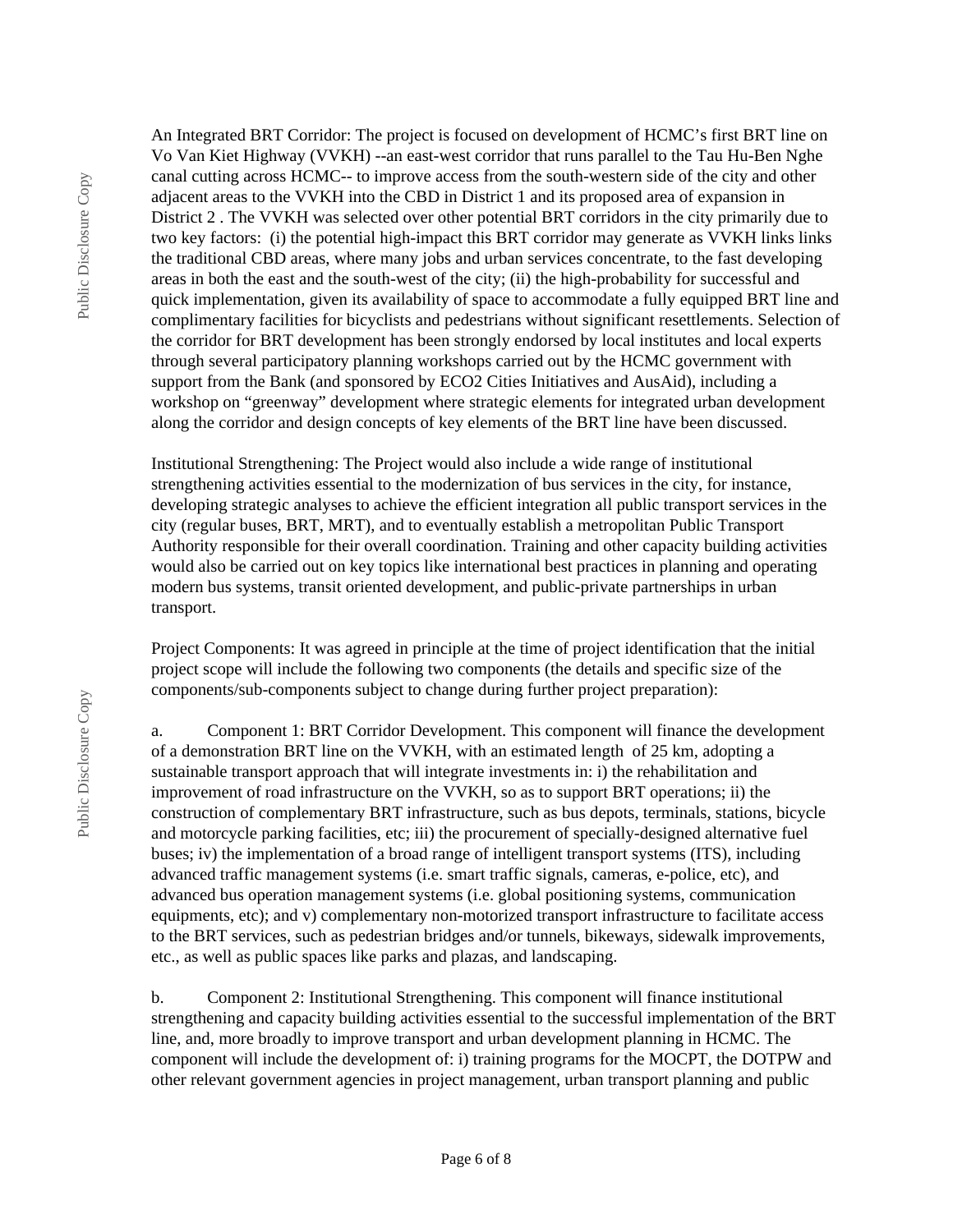transport operation; ii) strategic support activities by technical experts on the operation of the BRT line; iii) prefeasibility study of the integration (fare, operational, physical) of the BRT line with other bus services in the city and the future MRT lines; iv) comprehensive feasibility study on establishment of a Public Transport Authority overseeing all public transport services in the HCMC metropolitan area; v) policy guidelines to promote transit-oriented development along VVKH corridor; iv) prefe asibility study of public-private partnership (PPP) opportunities and additional financing mechanisms for the expansion of BRT and MRT systems and development of complementary facilities; and vi) prefeasibility analyses of additional BRT lines and/or other follo w-up investments.

The current estimation for total project cost is US\$ 187,987,000, with Component 1 costing US \$182,987,000 and Component 2 costing US\$ 5,000,000. The Bank's contribution to the financing of the project totals US\$ 152,250,000, including an IBRDloan for 142,250,000 and a PPTAF grant for US\$10.000.000. The local counterpart's contribution totals US\$ 35,737,000. Table 2 below provides the details of this cost estimation and financing structure by project component. The estimation does not include land acquisition and resettlement, which will be financed directly by HCMC government.

Table 2: Estimated Project Costs and Financing Structure (US\$)

|                                          |             |            | World Bank (IBRD) Local Counterpart | Total       |
|------------------------------------------|-------------|------------|-------------------------------------|-------------|
| Component 1: BRT Development             | 142.250.000 |            | 40.737.000                          | 182.987.000 |
| Component 2: Institutional Strengthening |             | 5,000,000  |                                     | 5.000,000   |
| Total                                    | 142,250,000 | 45.737.000 |                                     | 187,987,000 |

## **IV. Safeguard Policies that might apply**

| <b>Safeguard Policies Triggered by the Project</b> | Yes                       | N <sub>0</sub>            | <b>TBD</b> |
|----------------------------------------------------|---------------------------|---------------------------|------------|
| Environmental Assessment OP/BP 4.01                | ×                         |                           |            |
| Natural Habitats OP/BP 4.04                        |                           | x                         |            |
| Forests OP/BP 4.36                                 |                           | x                         |            |
| Pest Management OP 4.09                            |                           | x                         |            |
| Physical Cultural Resources OP/BP 4.11             |                           |                           | ×          |
| Indigenous Peoples OP/BP 4.10                      |                           | ×                         |            |
| Involuntary Resettlement OP/BP 4.12                | $\boldsymbol{\mathsf{x}}$ |                           |            |
| Safety of Dams OP/BP 4.37                          |                           | $\boldsymbol{\mathsf{x}}$ |            |
| Projects on International Waterways OP/BP 7.50     |                           | $\boldsymbol{\mathsf{x}}$ |            |
| Projects in Disputed Areas OP/BP 7.60              |                           | x                         |            |

## **V. Tentative financing**

| <b>Financing Source</b>                          | Amount |
|--------------------------------------------------|--------|
| Borrower                                         | 45 74  |
| International Bank for Reconstruction and Develo | 142.25 |
| Total                                            | 187.99 |